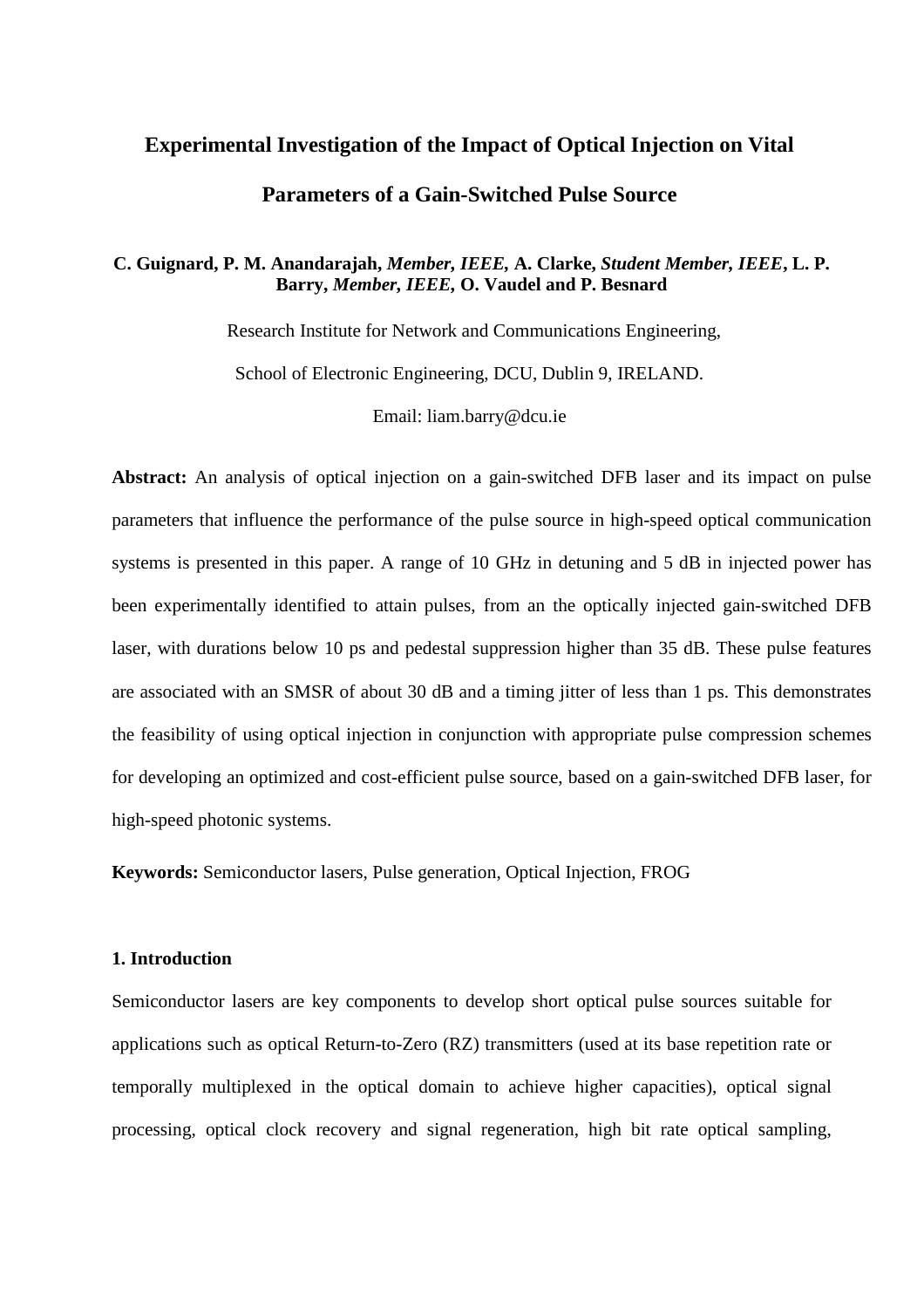optical impulse response investigations, optical analogue–digital (A-D) conversions, high-speed optical interconnects etc. The most common, amongst the given range of applications, is its use as an RZ transmitter to achieve terabit per second photonic communication systems by exploiting the technique of OTDM [1] to form hybrid WDM/OTDM [2]. However, one of the major problems associated with the reduced channel spacing and increased line rate is the more stringent characteristics that are imposed on the transmitter performance in terms of repetition rate, pulsewidth, jitter, side mode suppression ratio (SMSR), temporal pedestal suppression ratio (TPSR or extinction ratio) and chirp. For instance, a return-to-zero (RZ) optical transmitter designed to achieve satisfactory performance in a  $\geq$ 40 Gb/s photonic communication system, needs to be capable of generating pulses with repetition rates of at least 10 GHz [3], pulsewidths of  $\langle 8 \rangle$  ps (duty-cycle of  $\sim 1/3$ ) [4], SMSR of at least 30 dB [5], TPSR greater than 30 dB [6] and a negligible chirp (transform-limited) [7]. Therefore, the design of an optimum optical transmitter is crucial, in that it has to be capable of generating pulses with adequate temporal and spectral purity for acceptable operation in high-speed optical communication systems.

Picosecond pulse generation can be accomplished with many different techniques such as external modulation of a continuous-wave light signal [8], gain switching [9], and mode-locking [10]-[12]. In comparison to gain switching, active mode-locking requires expensive and complex techniques but is superior concerning the amplitude, timing jitter and the minimum width of the obtainable pulses. Relative to the rest of the techniques mentioned above, gain switching of a DFB laser is readily recognized to be an uncomplicated, robust and reliable technique [13], [14]. While the advantages in employing the gain-switching technique are numerous, it suffers from a few drawbacks such as a degraded SMSR and a relatively large temporal jitter exhibited by the generated pulses. The significant reduction of the SMSR under gain-switching conditions is due to the large fluctuations in the photon density (caused by the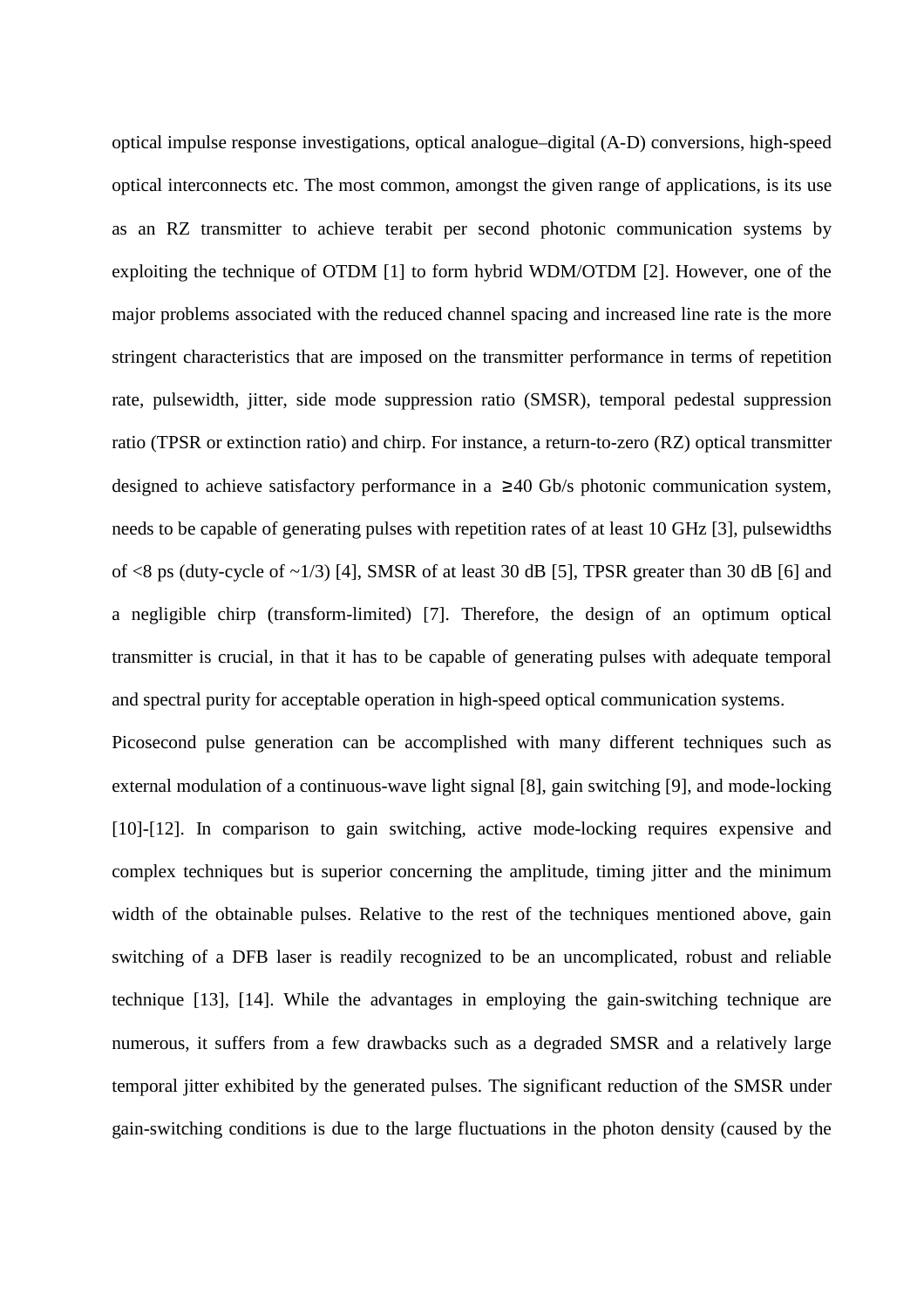laser being pulled below threshold), which result in the side modes of the laser being strongly excited. As a consequence, the SMSR of a GS DFB laser can be 25 dB lower in comparison to the usual SMSR (>30 dB) exhibited by DFB laser under continuous operation. The temporal jitter, on the other hand, could be mainly attributed to spontaneous noise and pulse turn on dynamics [15], [16]. Self-seeding [17] and external optical injection [18]-[21] have been demonstrated to be the most effective solutions to improve both the poor timing jitter and the SMSR of the generated pulses. However, external injection is advantageous in comparison to self-seeding, in that it does not require any adjustment of the repetition frequency or external cavity length. Furthermore, the possibility of being able to improve laser the bandwidth and reduce the chirp has resulted in injection locking of semiconductor lasers being actively investigated over the past decade [22]-[25].

In this paper, we propose to extend on the different works that have been published on the use of external optical injection to enhance the modulation bandwidth, reduce the chirp and optimize the timing jitter and the SMSR of GS DFB pulse sources by presenting an experimental study of the impact of optical injection on the other key parameters (pulsewidth, TPSR and frequency chirp) for high-speed optical communications. To the best of our knowledge, this is the first time that the effects of external injection on a gain-switched pulse source has been characterized as regards the evolution of pulsewidth, height of pedestals and shape and magnitude of the chirp.

#### **2. Experiments**

*2.1. Experimental set-up:* The experimental setup used for this study is shown in Fig. 1. All of the components, up to the output of the circulator, are pigtailed and the fiber used is polarization-maintaining (PM) so that the polarization of the injected field is controlled to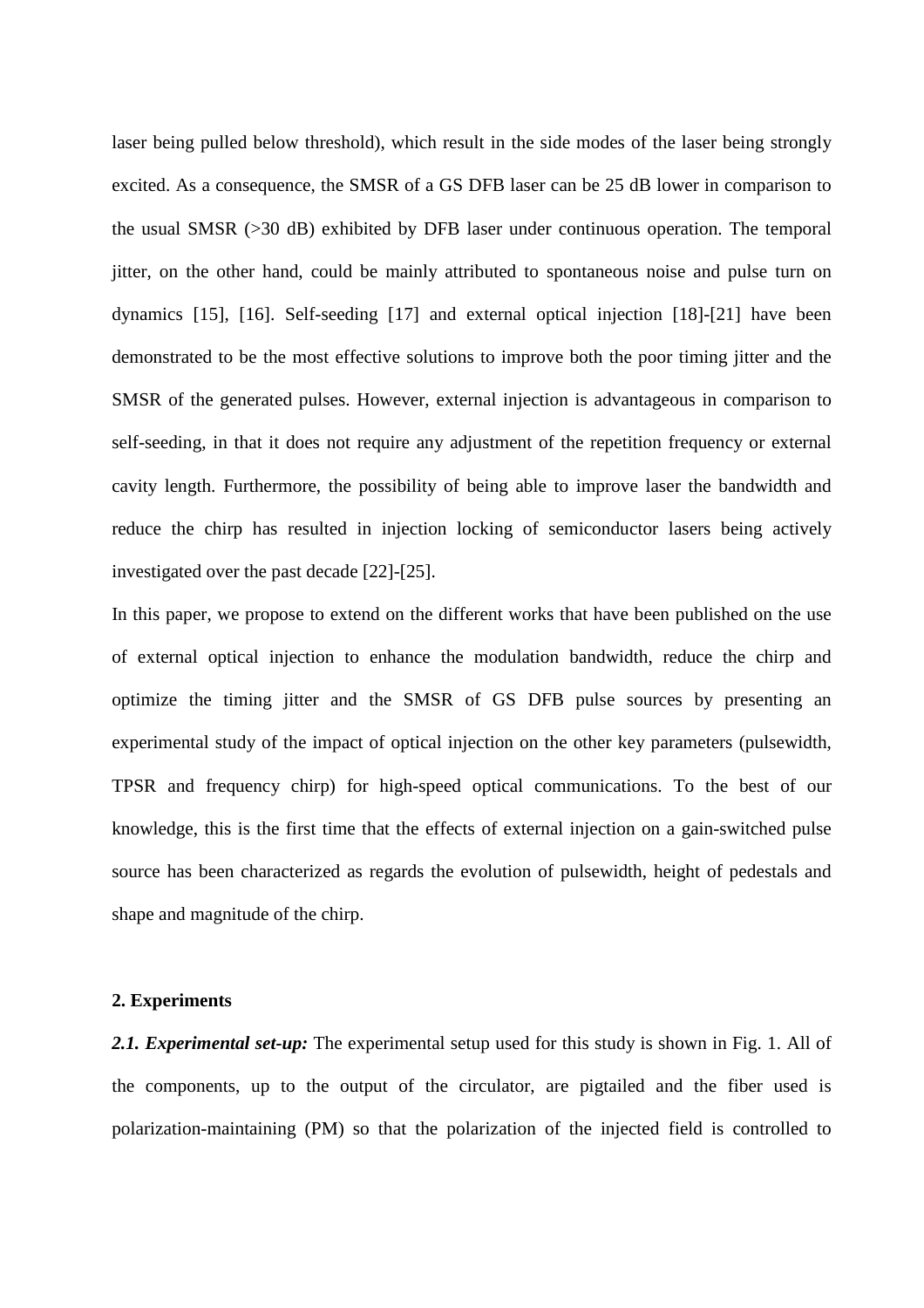ensure a constant coupling. However, since the coupling fiber of the packaged slave laser is not PM, a polarization controller is used to align the polarization of the injected light onto the polarization of the laser field. The set-up used permits excellent reproducibility of the results.



Fig. 1. Experimental setup

The illustrated experimental set-up essentially consists of a master-slave laser configuration of two lasers: the optical output signal of the first laser, known as the master laser (ML), is injected into the second gain-switched laser, called the slave laser (SL). The ML used is a commercially available, single mode tunable external cavity semiconductor laser, with a precision of 1 pm (125 MHz at 1550 nm). Its maximum output power of about 3 mW can be enhanced via a PM optical amplifier that exhibits a gain of 23 dB. A high coefficient isolator (70 dB isolation) within this amplifier ensures unidirectional seeding from the master to the slave. The SL used is a commercially available NEL DFB laser contained within a hermetically sealed high-speed package that portrays a 3 dB bandwidth of approximately 20 GHz and emits a power of 4.7 dBm when biased at  $3 I_{th}$ . Gain-switching of the SL is carried out by applying an amplified electrical RF signal (at 10 GHz) in conjunction with a DC bias  $(2.5 I_{th})$ . The resulting pulses were generated at a wavelength of 1551.54 nm.

During the experiment, the working point of the slave laser is considered to be fixed and the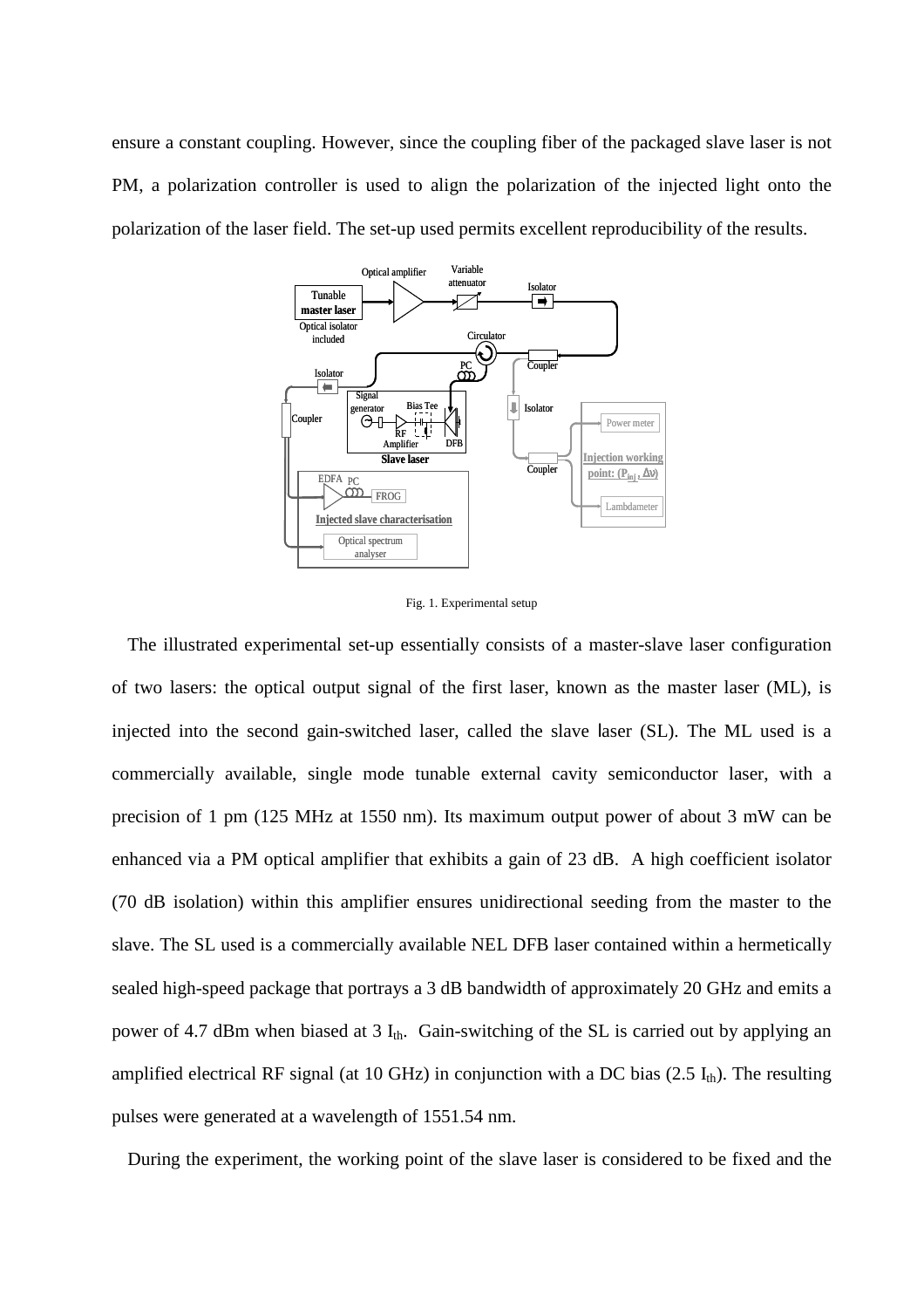control parameters of interest are the power of the injected field, P<sub>inj</sub>, and the frequency difference, or detuning  $\Delta v = v_M - v_S$ , between the slave ( $v_S$ ) and the master ( $v_M$ ) laser frequencies. Experimental results are obtained under two different scenarios: (i) by fixing the detuning and varying the injected power with the aid of a programmable attenuator or (ii) by fixing the injected power and varying the detuning by changing the frequency of the ML. Signal characterization of the injected signal is carried out by using an optical spectrum analyzer characterized by a resolution bandwidth (RBW) of 0.07 nm (8.75 GHz at 1550 nm), an oscilloscope in conjunction with a high-speed detector and the technique of frequency resolved optical gating (FROG) [26]. A short pulse erbium doped fiber amplifier (EDFA), specifically designed for the amplification of pulses with durations in the order of 2 ps (FWHM), is used before the FROG measurement set-up to improve the signal-to-noise ratio of the measurement. This type of measurement allows an accurate characterization of the intensity and the chirp profile across the optical pulses from the gain-switched laser with and without external injection.

*2.2. Improvement of the SMSR:* As explained in the introduction, the goal of this paper is not to focus on how the optical injection affects the SMSR of the GS pulse source, as it is a wellknown result [17]. However, in all experimental stages, the impact of optical injection on the pulsewidth, TPSR and the frequency chirp have been analyzed in an injection area where both the timing jitter and the SMSR of the pulse source matched the requirements (>30 dB) of highspeed optical communications systems. Fig. 2 presents the range of injected power and detuning where the gain-switched pulse source exhibits an SMSR of at least 30 dB.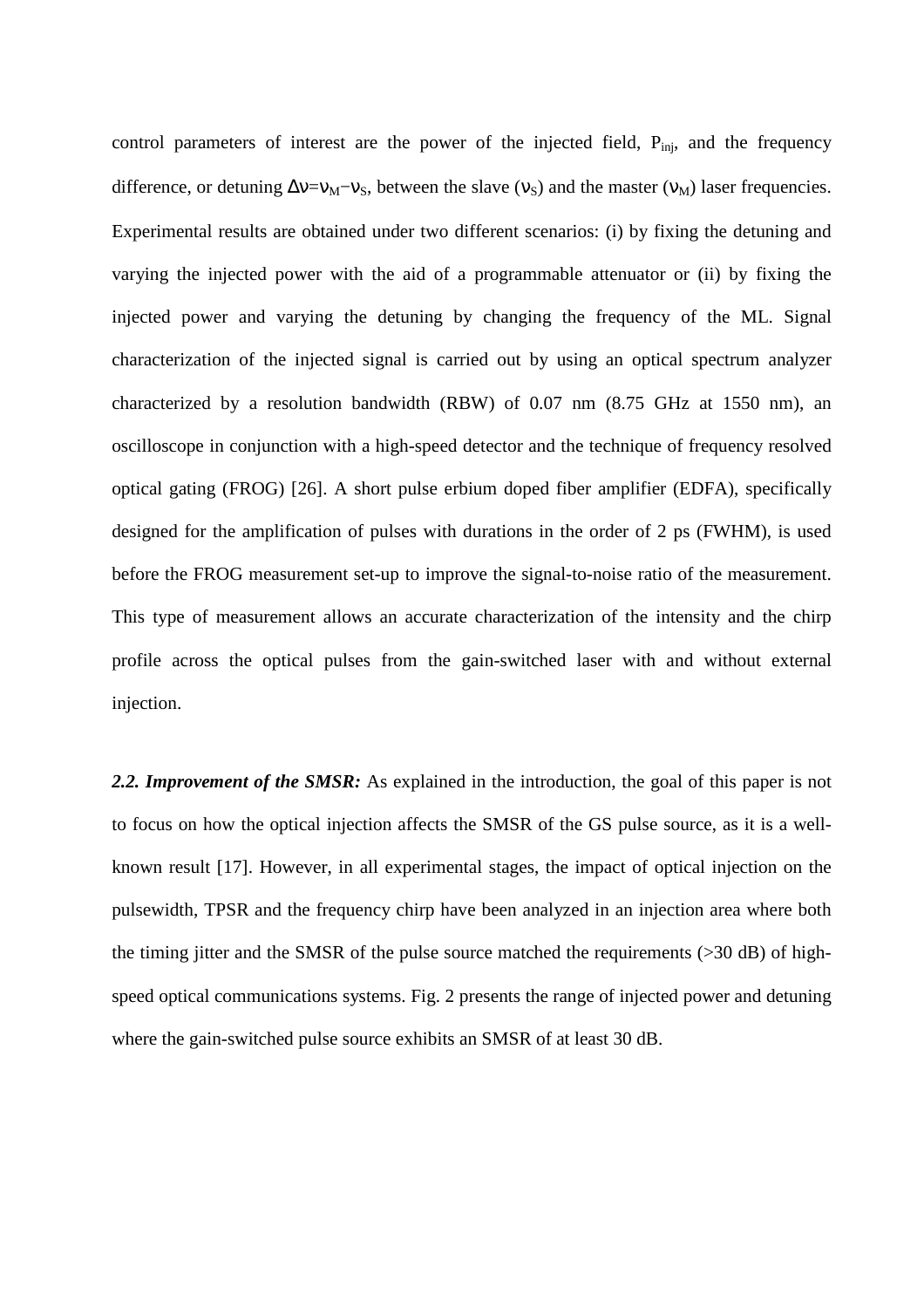

Fig. 2. Experimental map showing the area where an SMSR higher than 30 dB is achievable under optical injection.

The timing jitter of this source remains below 1 ps in this zone as illustrated by Fig. 3, which displays the non-averaged oscilloscope trace of the detected pulse.



Fig. 3. Oscilloscope trace of the externally injected gain-switched pulse.

When there was no light injected, the optical bandwidth (FWHM) of the degraded (multimode) spectrum and the SMSR were 1.1 nm and around 5 dB respectively. The improvement of the SMSR is then observed for positive detuning and high injection power (>4 dBm). The widest tuning range observed at a fixed injection power level of 13 dBm, to obtain an SMSR better than 30 dB, is 25 GHz (-7 to 18 GHz with respect to the gain peak mode of the slave laser). However, from a practical point of view, an injection power around 7 dBm associated with a detuning of 20 GHz will be preferred since it offers a better stability (allowance for deviation). In fact, a deviation range of 13 GHz in detuning (13 to 26 GHz) associated with a 6 dB range in Time (20 ps/div)<br>
Fig. 3. Oscilloscope trace of the externally injected gain-switched pull<br>
Time (20 ps/div)<br>
Time (20 ps/div)<br>
When there was no light injected, the optical bandwidth (FWHM) of<br>
spectrum and the SMSR were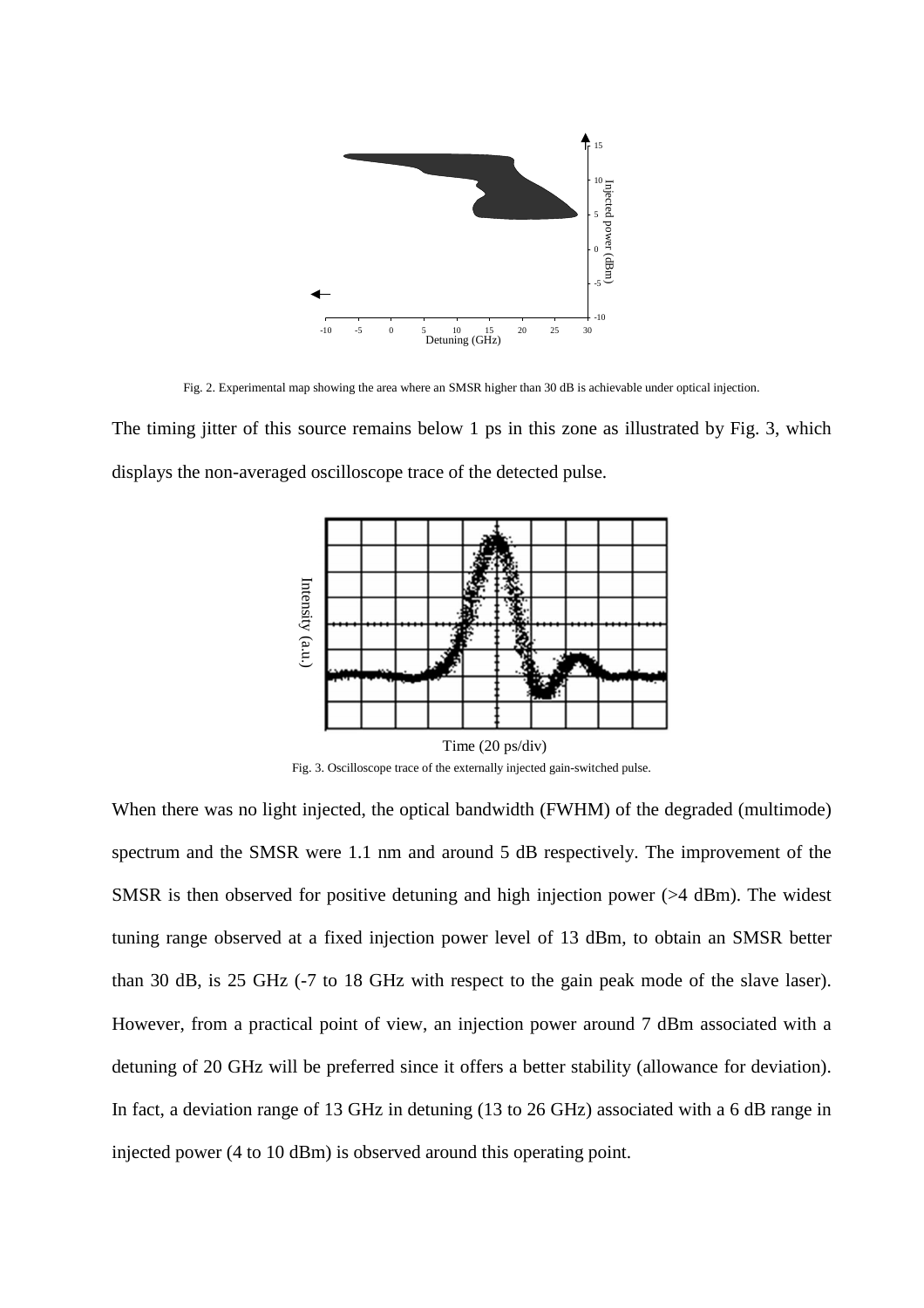

Fig. 4. Evolution of the optical spectrum of a gain-switched DFB pulse source submitted to optical injection.

However, as previously reported for gain-switched Fabry-Pérot lasers under self-seeding [27] or optical injection [28]**Error! Reference source not found.**, the SMSR improvement is accompanied by a narrowing of the optical spectrum. From Fig. 4, one may notice that the spectral width monotonously decreases as the injecting power increases. The origin of this reduction of the spectral width can be attributed to the reduced threshold gain induced by the optical injection field [9].

*2.3. Pulsewidth and TPSR under optical injection:* The evolution of the pulsewidth under external injection is important since the pulsewidth of the source is one of the main parameters that limits the maximum bit rate achievable in OTDM systems. As previously mentioned, another vital parameter that may affect the usefulness of a short optical pulse source in a highspeed optical communication system is the TPSR. It has been demonstrated that a TPSR of at least 30 dB [6] is required to prevent coherent interference noise between individual channels in a 40 Gb/s OTDM system. Both the TPSR and the duration of the pulses are measured with the aid of the FROG. This equipment allows an accurate measurement of TPSR up to about 30 dB if the signal to noise ratio is sufficient.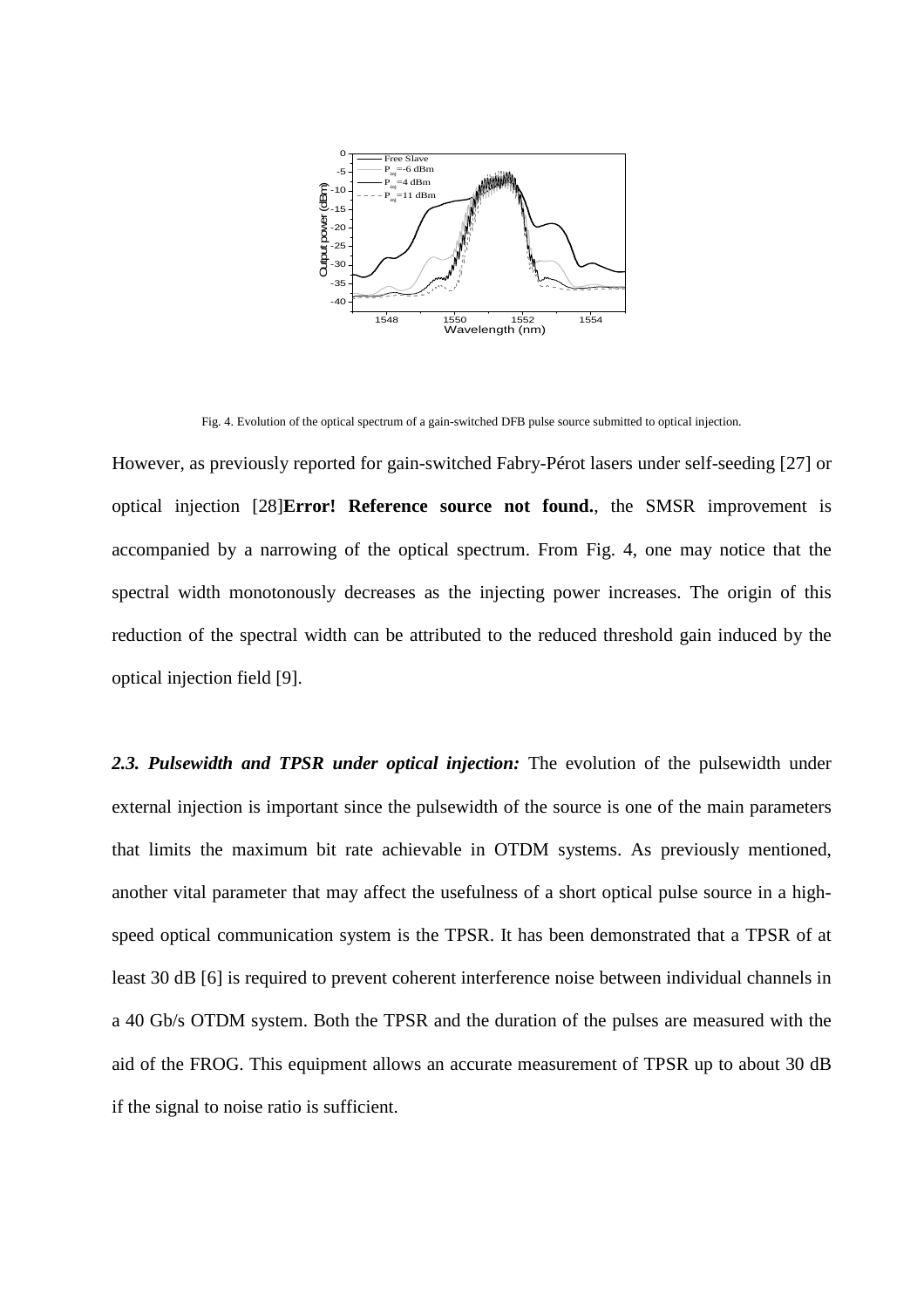The free-running gain-switched laser is characterized by a pulse duration of around 7.5 ps without pedestals. But under optical injection, this pulsewidth increases with the augmentation of either the injected power or the detuning. From Fig. 5 (a), we can say that a detuning under 20 GHz has low impact on both the TPSR and the duration of the pulses since the pulsewidth remains under 8.2 ps and the TPSR remains higher than 30 dB. At detuning higher than 20 GHz, the pulsewidth increases linearly with the detuning, (~0.12 ps/GHz), whereas the TPSR level decreases by -0.30 dB/GHz.



Fig. 5. Pulsewidth and TPSR evolution (a) when the detuning is varied (Pinj =5 dBm) (b) when the injected power is varied ( $\Delta v=19.4$  GHz).

Fig. 5 (b) shows that for injected powers higher than 2 dBm, the pulsewidth starts increasing exponentially and the TPSR decreases linearly with a slope of -1.4 dB/dBm. However, if the injected power remains below 8 dBm, pulses characterized by a duration under 10 ps and TPSR of at least 31 dB, are achieved. So, if the pulse can be compressed, such TPSR levels should permit the use of this source in practical OTDM systems. But if the source is subjected to higher levels of injection, then coherent interference noise will be introduced between the different multiplexed channels due to the level of the pulse TPSR, which will result in the introduction of transmission penalties.

2.4. *Chirp reduction:* Another parameter that is vital as regards the transmission of RZ signals over fiber is the spectral quality of the pulse since frequency chirp across the pulse leads to the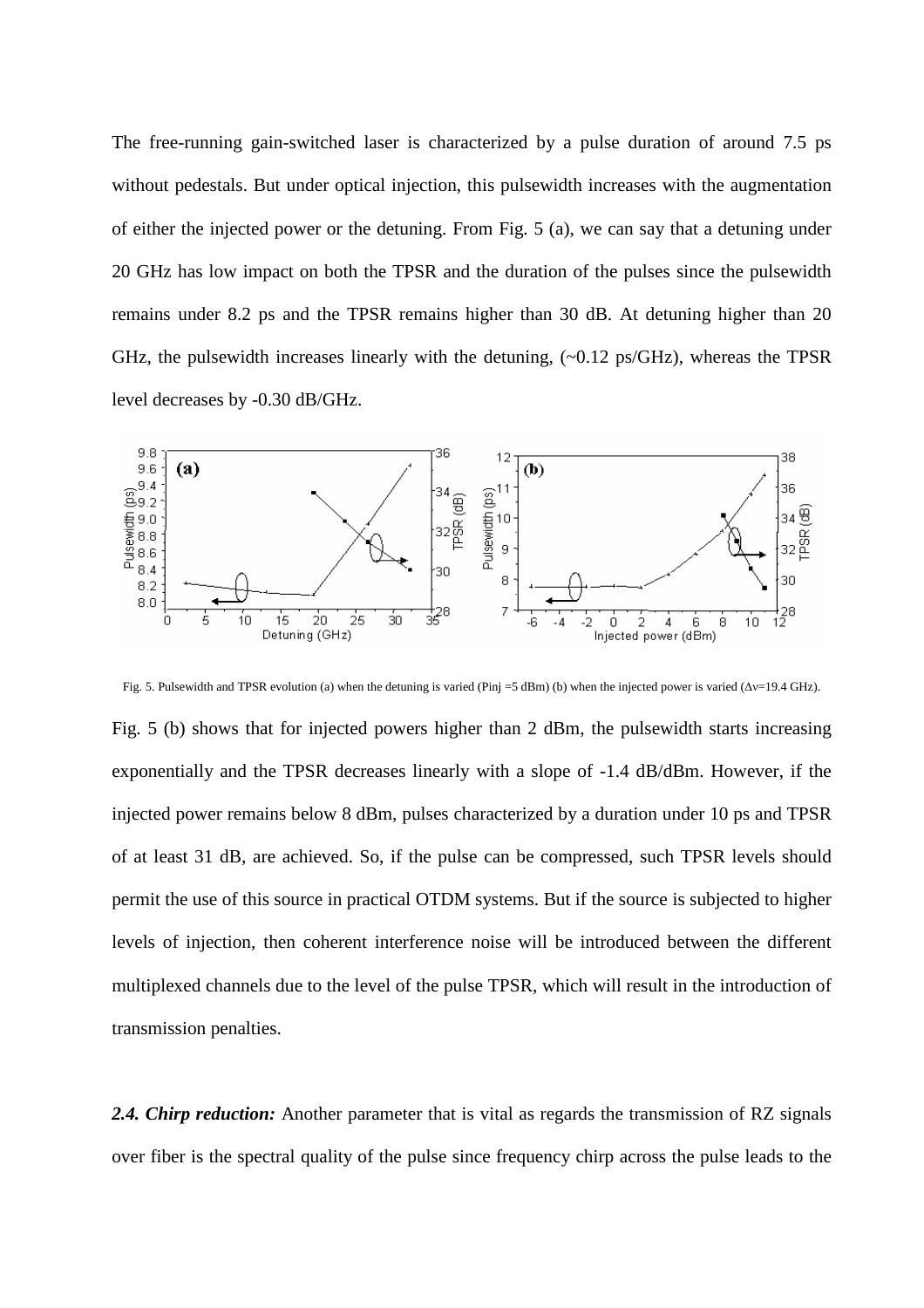degradation of the performance of these pulses when used in practical optical communication systems [29]. Moreover, it is well known that the technique of gain-switching is associated with poor spectral purity of the generated pulses. The direct modulation of the laser diode causes a time varying carrier density in the active region of the device, which causes a variation in the output wavelength from the laser during the emission of the optical pulse. This results in a frequency chirp across the generated pulses. It has been demonstrated in the literature how this chirp can be used to compress the pulse using dispersion-compensating fiber [30], linearly [31] and non-linearly [32] chirped fiber Bragg grating to obtain near transform-limited pulses. However, these techniques, and in particular the latter, require a good knowledge of the shape and magnitude of the chirp. Chirp reduction under optical injection has been demonstrated in a transmission experiment by Mohrdiek et al. [33] via eye diagrams obtained with and without external optical injection. But these experiments give no indication on either the shape of the chirp or the sensitivity of this chirp to the variation of the injection conditions. We improve on this work by proposing a full characterization of this chirp reduction as a function of injection level and detuning, using FROG measurements.



Fig. 6. (a) Chirp reduction induced by optical injection (P<sub>inj</sub>=5 dBm and Δν=32.2 GHz), (b) Evolution of the chirp when the detuning is varied (the injection power is fixed around 5 dBm), (c) Evolution of the chirp when the injected power is varied (the detuning is fixed around 19.4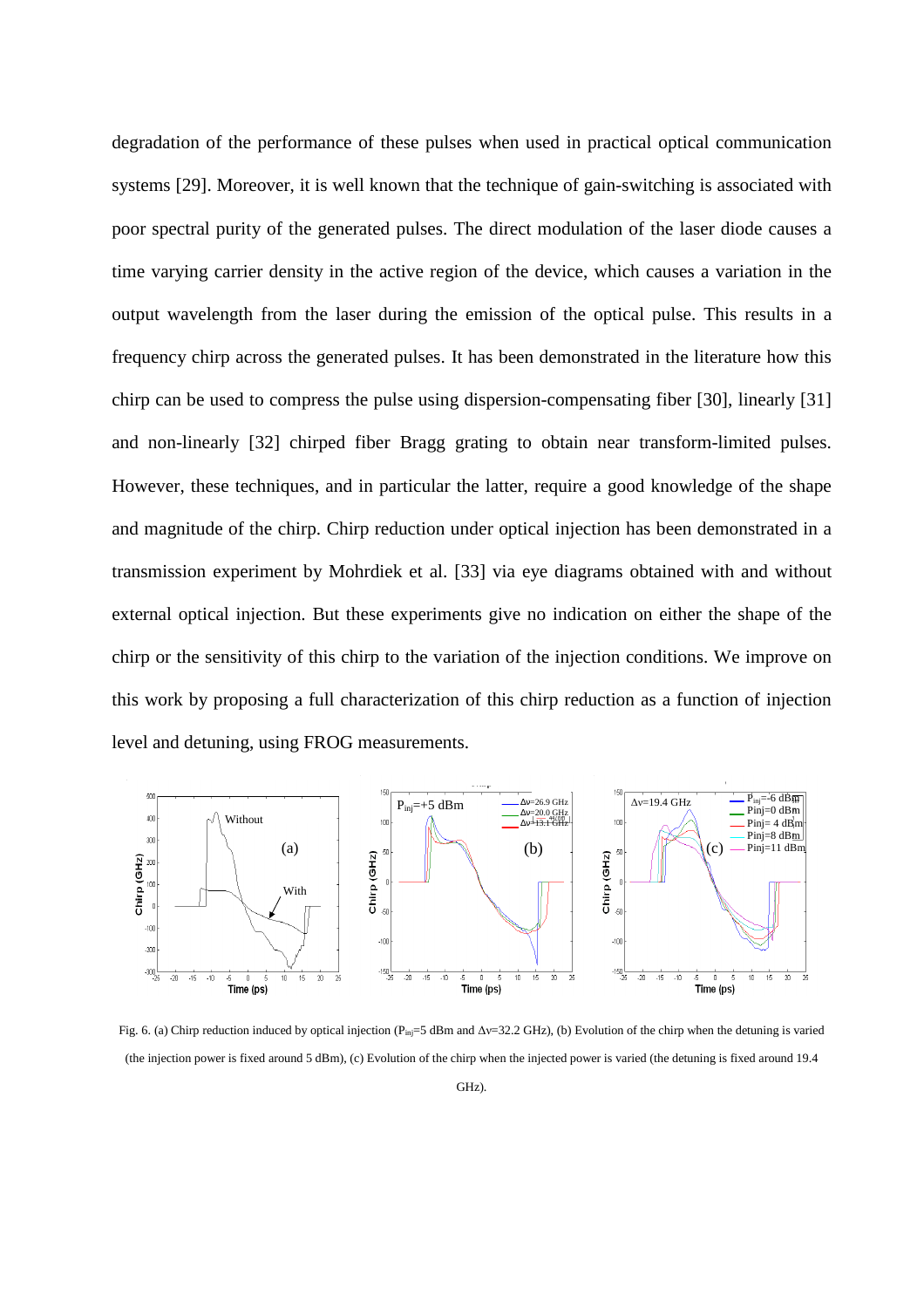Fig. 6 (a) presents the evolution of the frequency chirp when the laser is free-running and under optical injection. From this figure, we can notice that the pulse obtained from the freerunning gain-switched laser is characterized by a chirp becoming nonlinear in its wings, and a chirp magnitude of around 700 GHz. Under optical injection (Fig. 6 (b) where a detuning of 32.2 GHz and a seeding power of 5 dBm have been considered), the chirp magnitude is reduced to only 200 GHz but the chirp remains nonlinear in the wings of the pulse.

Fig. 6 (c) presents the evolution of the frequency chirp when the detuning is equal to 26.9, 20 and 13.1 GHz, whereas the injected power is fixed to 5 dBm. Slight modifications of the nonlinear chirp across the pulse can be observed. If the injected power is varied, then important variations in the non-linear chirp across the pulse appear, as illustrated by Fig. 6 (c). These observations demonstrate that pulse compression of an externally injected GS pulse source can be achieved using one of the compression techniques previously mentioned. But the reliability of the achieved pulsewidth will be guaranteed if the injected power doesn't vary too much.

### **3. Discussion and Conclusion**

The increase of bit-rate in all-optical communications systems relies on the development of cost-efficient short optical pulse sources with high spectral and temporal purity. Due to the simplicity and the reliability of the gain-switching technique, pulse sources based on GS DFB lasers are an attractive solution. Moreover, optical injection has been demonstrated to be an ideal technique to overcome the major drawbacks associated with the GS technique, which are principally a degradation of the SMSR and a high timing jitter. As a consequence, we can find in the literature, numerous papers on the impact of optical injection on SMSR and timing jitter improvement. However, pulsewidth, TPSR and frequency chirp also play a considerable role in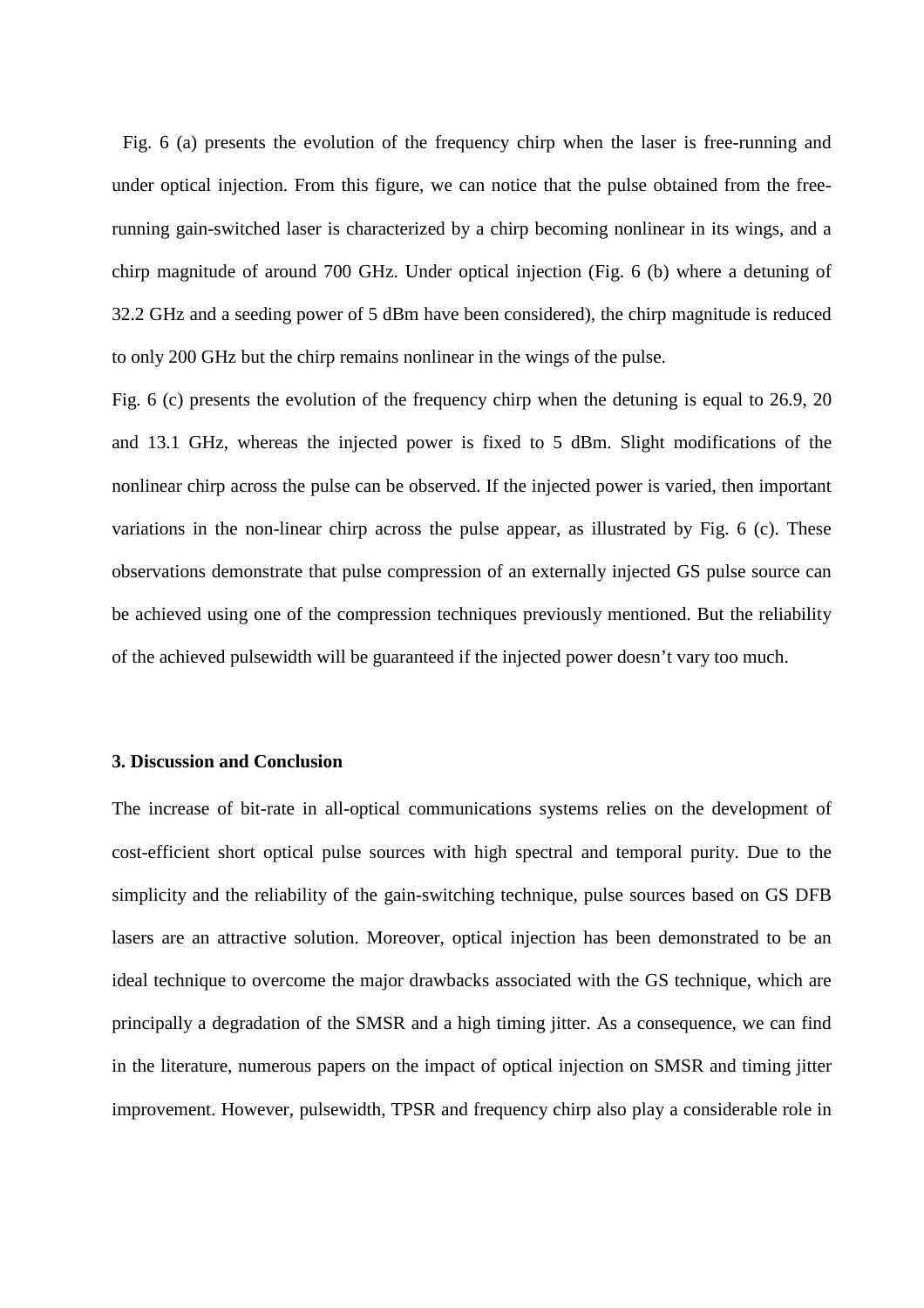the performance/usefulness of these sources when used in practical OTDM systems. The impact of external optical injection on these key parameters has been investigated in this paper.

The experimental analysis presented is realized within an injection area where the injected pulse source is characterized by an SMSR in excess of 30 dB and a timing jitter of approximately  $\langle$ 1 ps. We established that about a 25 dB (from 5 to 30 dB) improvement of the SMSR can be observed within a large enough area to consider that optical injection can be part of a short optical pulse source used in real optical communications systems. In fact, a range in detuning of 13 GHz (from 13 to 26 GHz) associated with a 6 dB range in seeding power (ranging from 4 to 10 dBm) is observed around the injection point (20 GHz, 7 dBm). When the GS DFB pulse source is subjected to such optical injection, it is characterized by a pulsewidth below 10 ps and TPSR better than 30 dB (for a detuning between 15 and 25 GHz and an injection level ranging from 4 to 8 dBm). The broadening of the pulse, which results from a reduction of the spectral width and consequently a reduction of the magnitude of the frequency chirp, can be attributed the reduced threshold gain induced by the optical injection field [9]. However, the remaining chirp across the pulse (~200 GHz) and its low sensitivity to reasonable variations of optical injection conditions ensure the possibility to compress the pulse. For example, in previous work [32], we demonstrated the generation of 3.5 ps optical pulses that exhibited a time-bandwidth product of 0.45 by employing a tailor made non-linearly chirped fiber Bragg grating after an optically injected gain-switched laser. These features ensure that if such a compression scheme (or one equivalent) is used in conjunction with the appropriate optical injection regime, then these optically injected GS DFB pulse sources could be optimized for use in high-speed OTDM systems with bit rates in excess of 80 Gbit/s.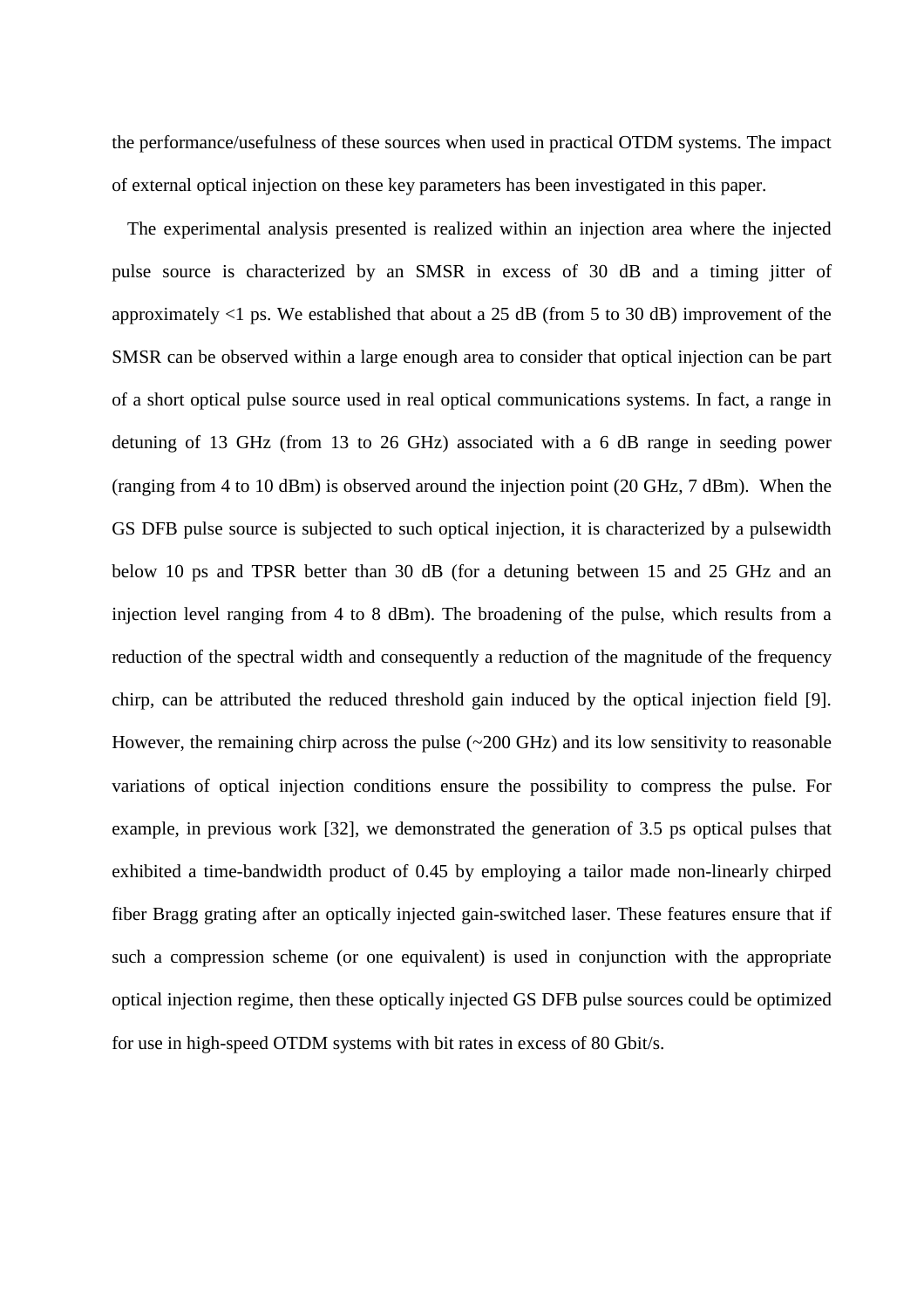In conclusion, we provided a complete analysis of optically injected gain-switched sources, which is important in the development of picosecond pulse sources used for high-speed communications systems.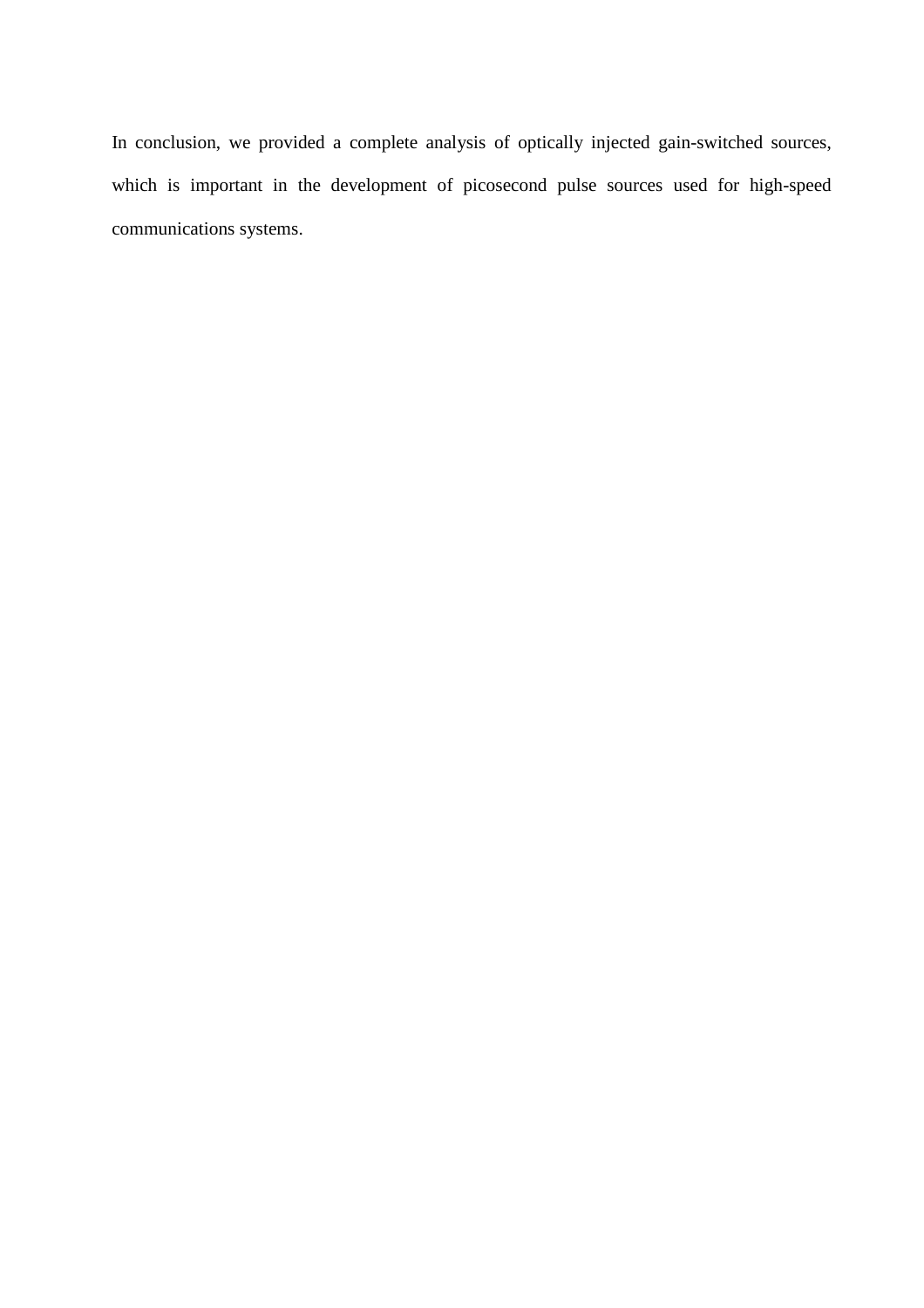#### **REFERENCES**

- [1] J. P. Turkiewicz, E. Tangdiongga, G. Lehmann, H. Rohde, W. Schairer, Y. R. Zhou, E. S. R. Sikora, A. Lord, D. B. Payne, G.-D. Khoe, and H. de Waardt, "160 Gb/s OTDM networking using deployed fiber," *IEEE J. Lightw. Technol*., vol. 23, no. 1, pp. 225–235, Jan. 2005.
- [2] M. Saruwatari, "All-optical signal processing for terabit/second optical transmission," *IEEE J. Sel. Topics Quantum Electron*., vol. 6, no. 6, pp. 1363–1374, Nov./Dec. 2000.
- [3] V. Mikhailov, P. Bayvel, I. Lealman and R. Wyatt, "Compact and Fully Packaged Fibre Grating Laser-Based RZ Pulse Source for 40Gb/s OTDM Transmission Systems," in *Proc. Eur. Conf. Optical Communications*, Amsterdam, Netherlands, September 2001, vol. 3, no. We.F.3.4, pp 336-337.
- [4] D. M. Spirit, A. D. Ellis and P. E. Barnsley, "Optical Time Division Multiplexing: Systems and Networks", *IEEE Comm. Mag.*, pp. 56-62, December 1994.
- [5] P. Anandarajah, L. P. Barry, and A. Kaszubowska, "Performance Issues Associated With WDM Optical Systems Using Self-Seeded Gain Switched Pulse Sources Due to Mode Partition Noise Effects", *IEEE Photon. Technol. Lett.*, vol. 14, pp. 1202–1204, August 2002.
- [6] P.L. Mason, A. Wonfor, D.D. Marcenac, D.G. Moodie, M.C. Brierley, R.V. Penty, I.H. White and S. Bouchoule, "The effects of pedestal suppression on gain-switched laser sources for 40 Gbit/s OTDM transmission", in *Proc. 10th Annu. Meeting IEEE LEOS,* November 10-13, 1997, vol. 1, pp. 289–290.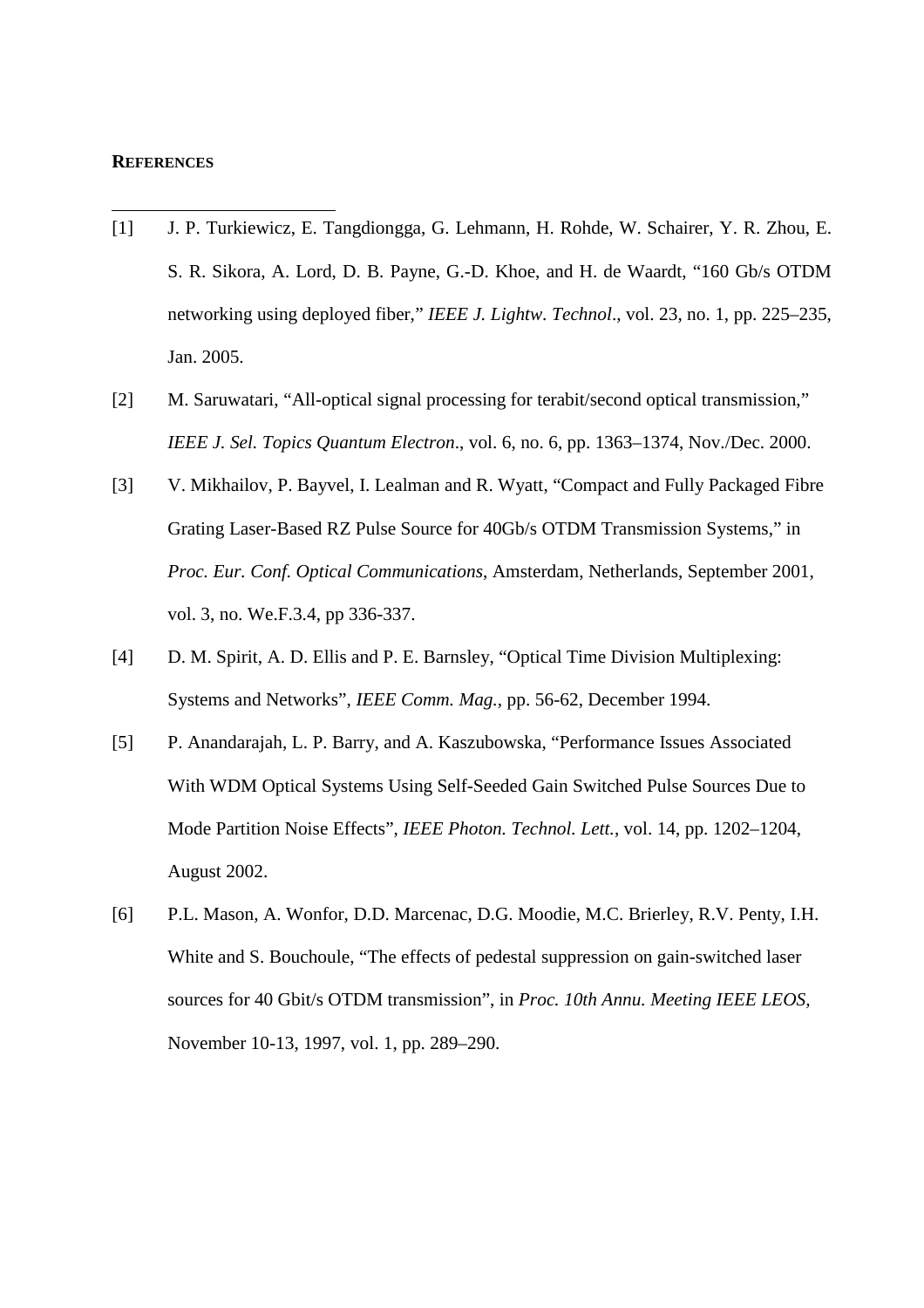[7] L. P. Barry, P. Guignard, J. Debeau, R. Boittin and M. Bernard, A High-Speed Optical Star Network Using TDMA and All-Optical Demultiplexing Techniques", *IEEE J. Select. Areas in Commun..*, vol. 14, no. 5, pp 1030-1038, June 1996.

- [8] M. Suzuki, H. Tanaka, K. Utaka, N. Edagawa, and Y. Matsushita, "Transform-limited 14 ps optical pulse generation with 15 GHz repetition rate by InGaAsP electroabsorption modulator," *Electronics Letters*, vol. 28, no. 11, pp. 1007–1008, May 1992.
- [9] K. Y. Lau, "Gain switching of Semiconductor Injection Lasers," *Applied Physics Letters*, vol. 52, no. 4, pp. 257–259, January 1988.
- [10] J. M. Wiesenfeld, M. Kuznetsov, and A. S. Hou, "Tunable, picosecond pulse generation using a compressed, modelocked laser diode source," *IEEE Photon. Technol. Lett.*, vol. 2, no. 5, pp. 319–321, June 1990.
- [11] P. B. Hansen, G. Raybon, U. Koren, B. I. Miller, M. G. Young, M. Chien, C. A. Burrus, and R. C. Alferness, "5.5-mm long InGaAsP monolithic extended-cavity bragg-reflector for active mode-locking," *IEEE Photon. Technol. Lett.*, vol. 4, no. 3, pp. 215–217, March 1992.
- [12] R. Kaiser, B.Huttl, H. Heidrich, S. Fidorra, W.Rehbein, H. Stolpe, R. Stenzel, W. Ebert, and G. Sahin, "Tunable monolithic mode-locked on InP with low timing jitter," *IEEE Photon. Technol. Lett.*, vol. 15, no. 5, pp. 634–636, May 2003.
- [13] H. F. Liu, S. Oshiba, Y. Ogawa and Y. Kawai, "Method of Generating Nearly Transform-Limited Pulses from Gain-Switched Distributed-Feedback Laser Diodes and Its Application to Soliton Transmission", *Opt. Lett*., vol. 17, no. 1, pp. 64 – 66, January 1992.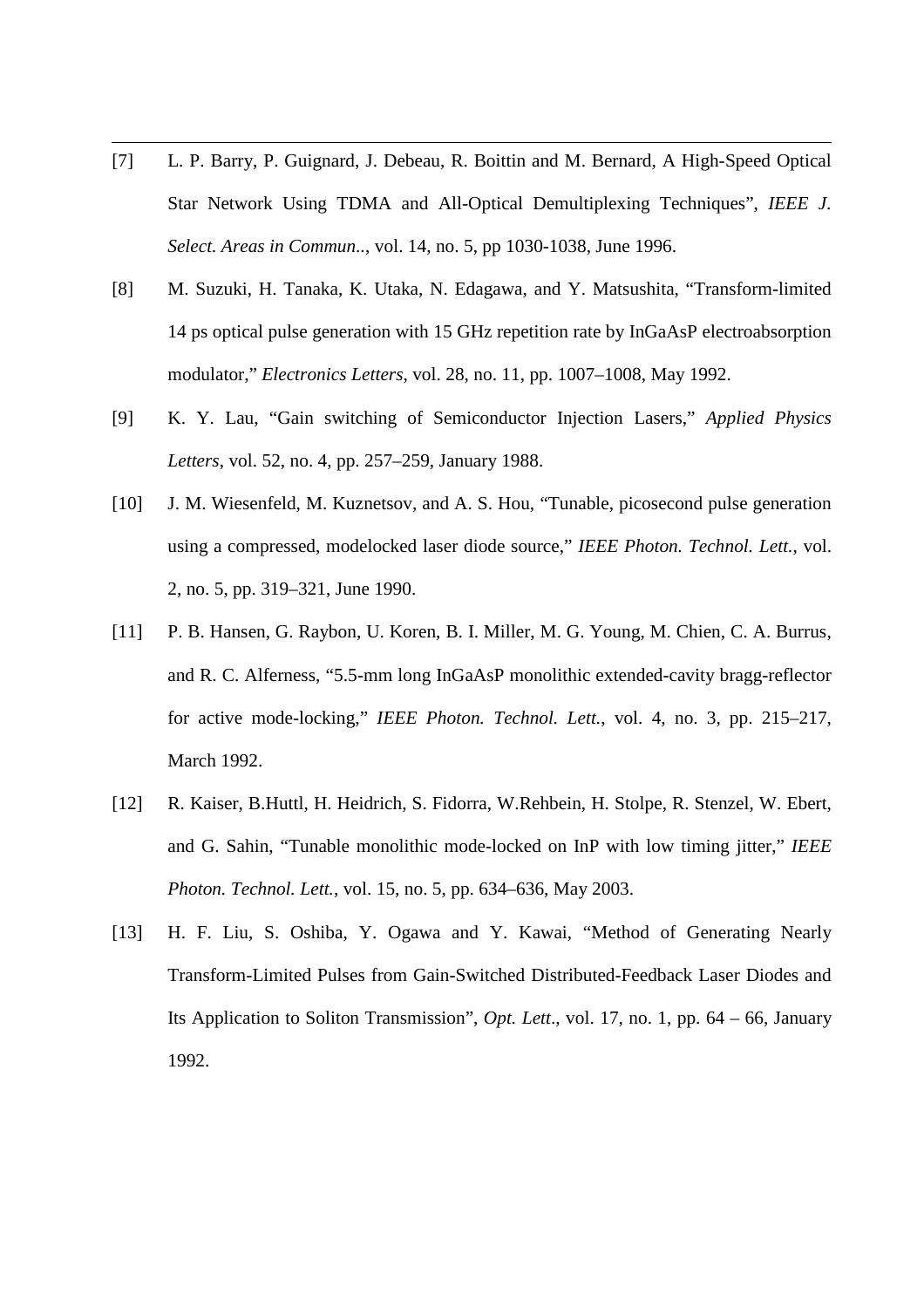[14] L. P. Barry, R. F. O'Dowd, J. Debeau and R. Boittin, "Tunable Transform Limited Pulse Generation using Self-Injection Locking of an FP Laser," *IEEE Photon. Technol. Lett.*, vol. 5, no. 10, pp. 1132–1134, Oct.1993.

- [15] E. H. Bottcher, K. Ketterer, and D. Bimberg, "Turn-on delay time fluctuations in gainswitched AlGaAs/GaAs multiple-quantum- well lasers," J. Appl. Phys., vol. 63, pp. 2469-2471, 1988.
- [16] M. Jinno, "Correlated and uncorrelated timing jitter in gain-switched laser diodes", *IEEE Photon. Technol. Lett.*, vol. 5, no. 10, pp. 1140–1143, Oct.1993.
- [17] L. P. Barry, J. Debeau and R. Boittin, "Simple technique to improve the spectral quality of gain-switched pulses from a DFB laser", *Electron. Lett.*, vol. 30, no. 25, pp. 2143- 2145, Dec. 1994.
- [18] M. Rosendo, H. Daza, and Caesar A. Saloma, "Jitter Dynamics of a Gain-switched Semiconductor Laser Under Self-Feedback and External Optical Injection", *IEEE J. Quantum Electron*., vol. 37, no. 2, Feb. 2001.
- [19] P. Gunning, J. K. Lucek, D. G. Moodie, K. Smith, R. P. Davey, S. V. Chernikov, M. J. Guy, J. R. Taylor and A. S. Siddiqui "Gain-Switched DFB Laser Diode Pulse Source using Continuous Wave Light Injection for Jitter Suppression and an Electro-absorption Modulator for Pedestal Suppression," *Electron. Lett.*, vol. 32, no. 11, pp. 1010-1011, May 1996.
- [20] D.-S. Seo, D. Y. Kim, and H.-F. Liu, "Timing Jitter Reduction of Gain-switched DFB Laser by External Injection Seeding," *Electron. Lett.*, vol. 32, no. 1, pp. 44–45, Jan. 1996.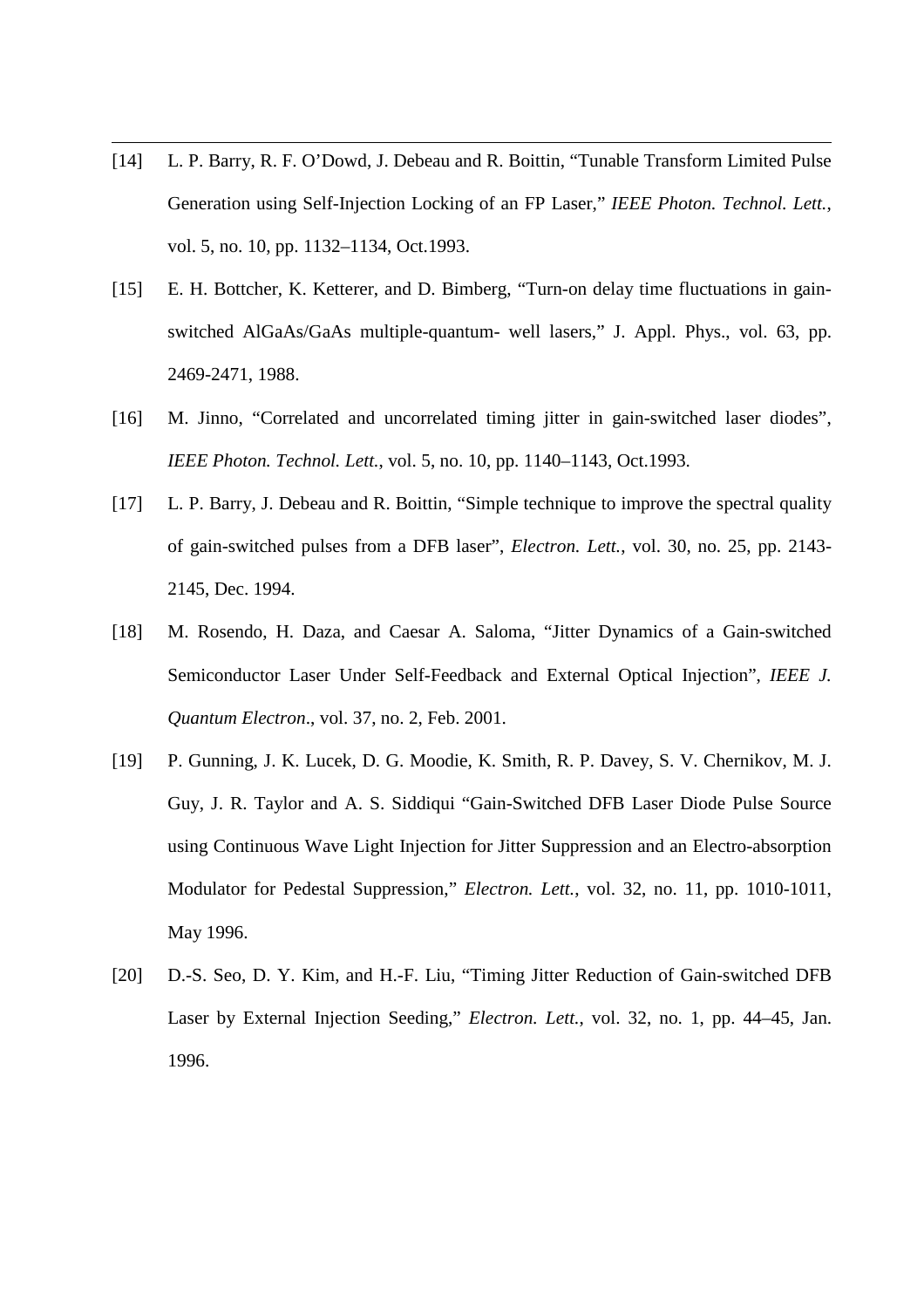[21] S. Nogiwa, Y. Kawaguchi, H. Ohta and Y. Endo, "Generation of Gain-switched Optical Pulses with Very Low Timing Jitter by Using External CW-Light Injection Seeding," *Electron. Lett*., vol. 36, no. 3, pp. 235-236, Feb. 2000.

- [22] J. M. Liu, H. F. Chen, X. J. Meng, and T. B. Simpson, "Modulation bandwidth, noise, and stability of a semiconductor laser subject to strong injection locking," *IEEE Photon. Technol. Lett.*, vol. 9, pp. 1325–1327, Oct. 1997.
- [23] V. Annovazzi-Lodi, A. Scire, M. Sorel, and S. Donati, "Dynamic behavior and locking of a semiconductor laser subjected to external injection," *IEEE J. Quantum Electron.*, vol. 34, pp. 2350–2357, Dec. 1998.
- [24] L. P. Barry, P. Anandarajah, and A. Kaszubowska, "Optical Pulse Generation at Frequencies up to 20 GHz Using External Injection Seeding of a Gain-Switched Commercial Fabry–Pérot Laser", *IEEE Photon. Technol. Lett.*, vol. 13, no. 9, pp. 1014– 1016, Sept. 2001.
- [25] L. Chrostowski, X. Zhao, C. J. Chang-Hasnain, R. hau, M. Ortsiefer, and M.-C. Amann, "50-Ghz Optically Injection-Locked 1.55-µm VCSELs", *IEEE Photon. Technol. Lett.*, vol. 18, no. 2, pp. 367–369, Jan. 2006.
- [26] R. Trebino, K. W. DeLong, D. N. Fittinghoff, J. N. Sweetser, M. A. Krumbugel, and B. A. Richman, "Measuring ultrashort laser pulses in the time-frequency domain using frequency-resolved optical gating," *Rev. Sci. Instrum.*, vol. 68, pp. 3277–3295, May 1997.
- [27] L. P. Barry, B. C. Thomsen, J. M. Dudley, and J. D. Harvey, "Characterization of 1.55µm Pulses from a Self-Seeded Gain-Switched Fabry–Perot Laser Diode Using Frequency-Resolved Optical Gating", *IEEE Photon. Technol. Lett.*, vol. 10, no. 7, pp. 935-937, July 1998.